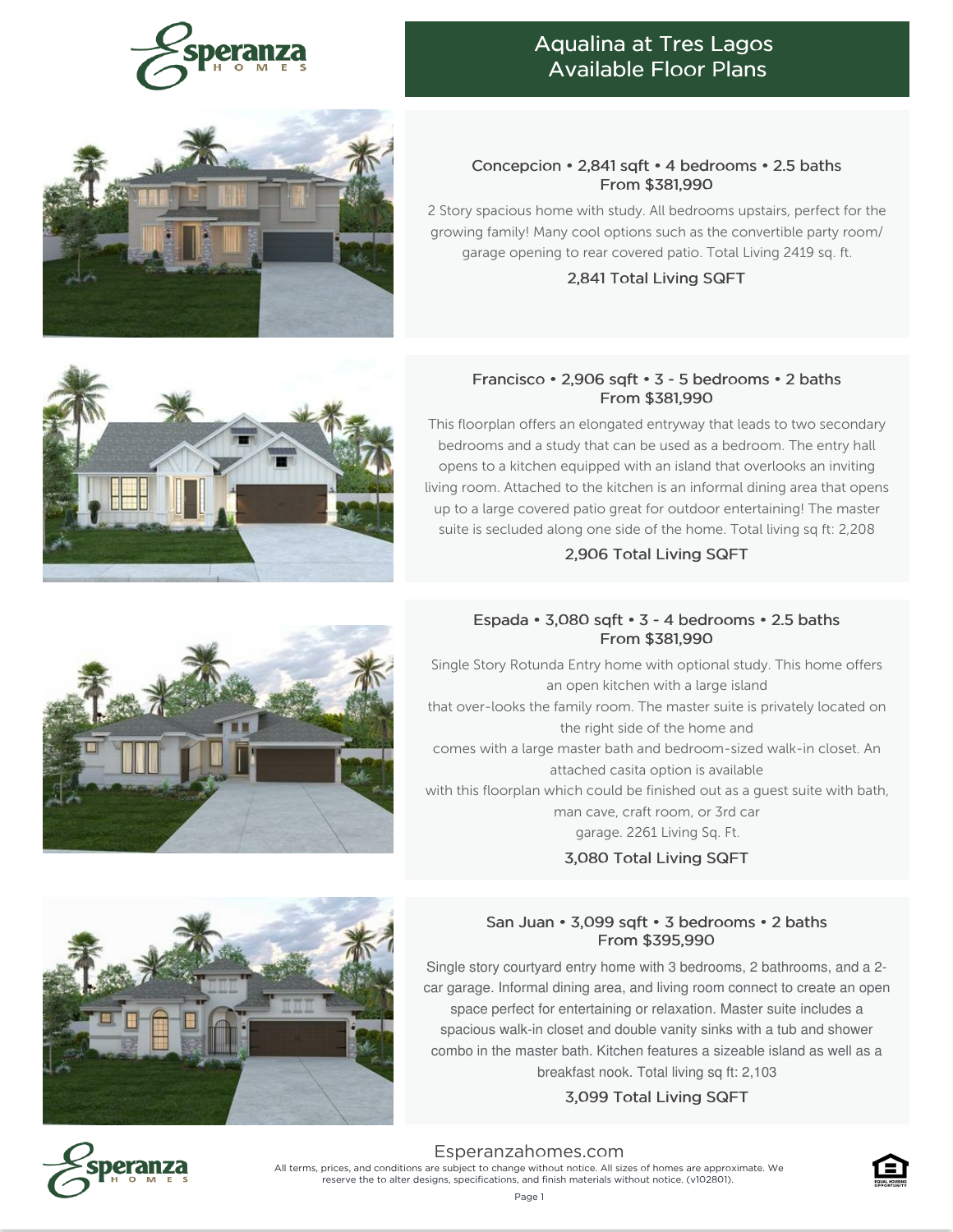

# Available Floor Plans



#### San Lorenzo • 3,373 sqft • 3 - 5 bedrooms • 2.5 baths From \$410,990

Upon entering this one-story home, a long hallway leads directly to spacious family and dining room. To the left is a 2-bedroom suite. To the right is a spacious study and guest bathroom. The kitchen looks out onto the covered patio, perfect for enjoying evening sunsets. The private master suite includes a large master bath equipped with a lovely soaking tub and separate shower with a spacious walk-in closet. Total living 2568 sq. ft.

#### 3,373 Total Living SQFT

#### Valero • 3,380 sqft • 4 - 5 bedrooms • 2.5 baths From \$423,990

Entering this large 2 Story courtyard entry home, you're greeted by large 19 ft ceilings. This open-concept plan includes a kitchen with a large island that overlooks the entire family and breakfast area with doors leading into the courtyard. The master suite is located off the main living room. The second story includes a large game room that overlooks the entry as well as a two-bedroom suite that shares a large bathroom. Bedroom 4 upstairs can be set up as a suite with it's own full bathroom. The Valero plan comes with the option to add a detached casita, ready to finish out as a 5th bedroom/3rd full bath, man cave, or 3rd car garage. Total Living: 2716 sq ft.

3,380 Total Living SQFT

#### San Jose • 3,534 sqft • 5 bedrooms • 2.5 baths From \$428,990

This spacious Two-Story, 5 bedroom, 2.5 bathroom home features over 3000 square feet of living space.

This floorplan offers an elongated entryway that opens up to the dining area and leads to an inviting

family room. Overlooking the family room is a spacious triple counter top kitchen. The master suite is privately located on the first floor. Total living 3071 sq. ft.

#### 3,534 Total Living SQFT

#### San Lorenzo II • 4,106 sqft • 3 bedrooms • 2.5 baths From \$435,990

Upon entering this two-story home, a long hallway leads directly to a spacious family and dining room. To the left is a 2-bedroom suite. To the right is a spacious study and guest bathroom. Upstairs you'll have an oversized game room, perfect for entertaining. The kitchen looks out onto the covered patio, perfect for enjoying evening sunsets. The private master suite includes a large master bath equipped with a lovely soaking tub and separate shower with a spacious walk-in closet. Total living 3944

sq. ft. 4,106 Total Living SQFT



![](_page_1_Picture_18.jpeg)

![](_page_1_Picture_19.jpeg)